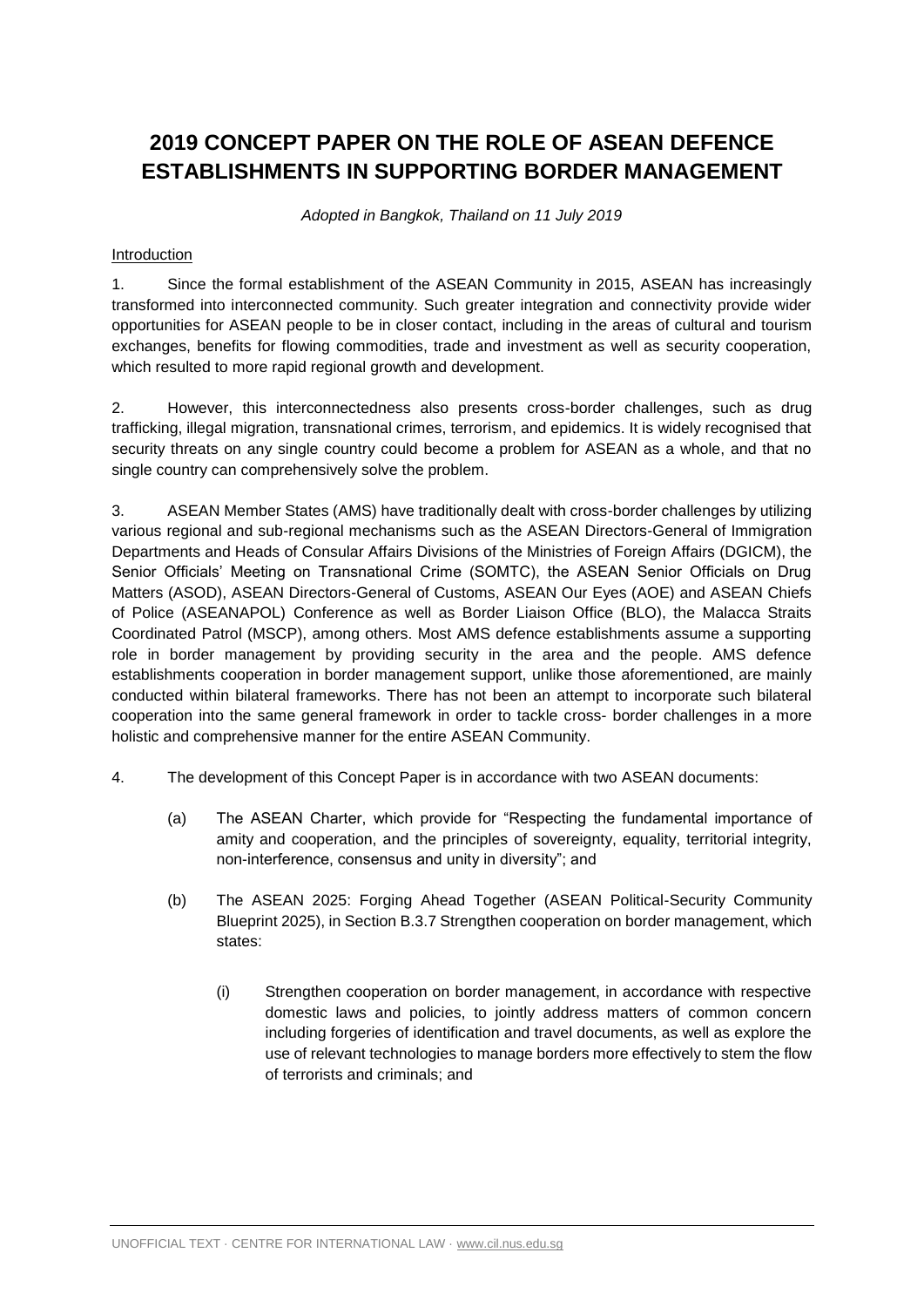- (ii) Explore, where appropriate, coordinated border patrols and coordinated inspections between ASEAN Member States to combat transnational crimes, particularly drug trafficking, trafficking in persons, and smuggling of goods, people and weapons, in accordance with respective domestic laws, rules, regulations and policies.
- (c) The ASEAN 2025: Forging Ahead Together, APSC Blueprint 2025, Section III. Implementation and Review (A. Implementation Mechanism), which states:
	- (i) Strengthen coordination on cross-sectoral issues within the APSC and on crosspillar issues amongst the three Pillars.
- (d) From the ASEAN 2012: ASEAN Plan of Action for Cooperation on Immigration Matters in Section II. Objectives (A. General Objectives):
	- (i) The overall objective of the ASEAN Plan of Action on Immigration Matters is to forge and strengthen immigration cooperation with a view to establish an effective network to promote modernization of immigration facilities, systems and operations; upgrade human resources capabilities and capacities of immigration officials to support the economic aspirations of ASEAN; and support in combating transnational crime.

### Principles

- 5. This concept paper is guided by the following principles:
	- (a) It is acknowledged that not all ASEAN defence establishments have a role in border management;
	- (b) Participation and contribution shall therefore be flexible, non-binding and voluntary;
	- (c) Participation shall be based on respect for sovereignty and territorial integrity, and in accordance with respective domestic laws, rules, regulations and policies;
	- (d) Decisions made shall be based on consensus.

### Purpose and Objectives

6. Purpose:

The purpose of this Concept Paper is aimed at raising awareness on the importance of AMS defence establishments' role in supporting border management and confidence building measures along the border encompassing land, sea and air.

- 7. Objectives:
	- (a) To enhance cooperation amongst ASEAN defence establishments in dealing with crossborder challenges in order to sustain security and stability, and to promote confidence building measures in border areas for facilitating economic, social and cultural development;